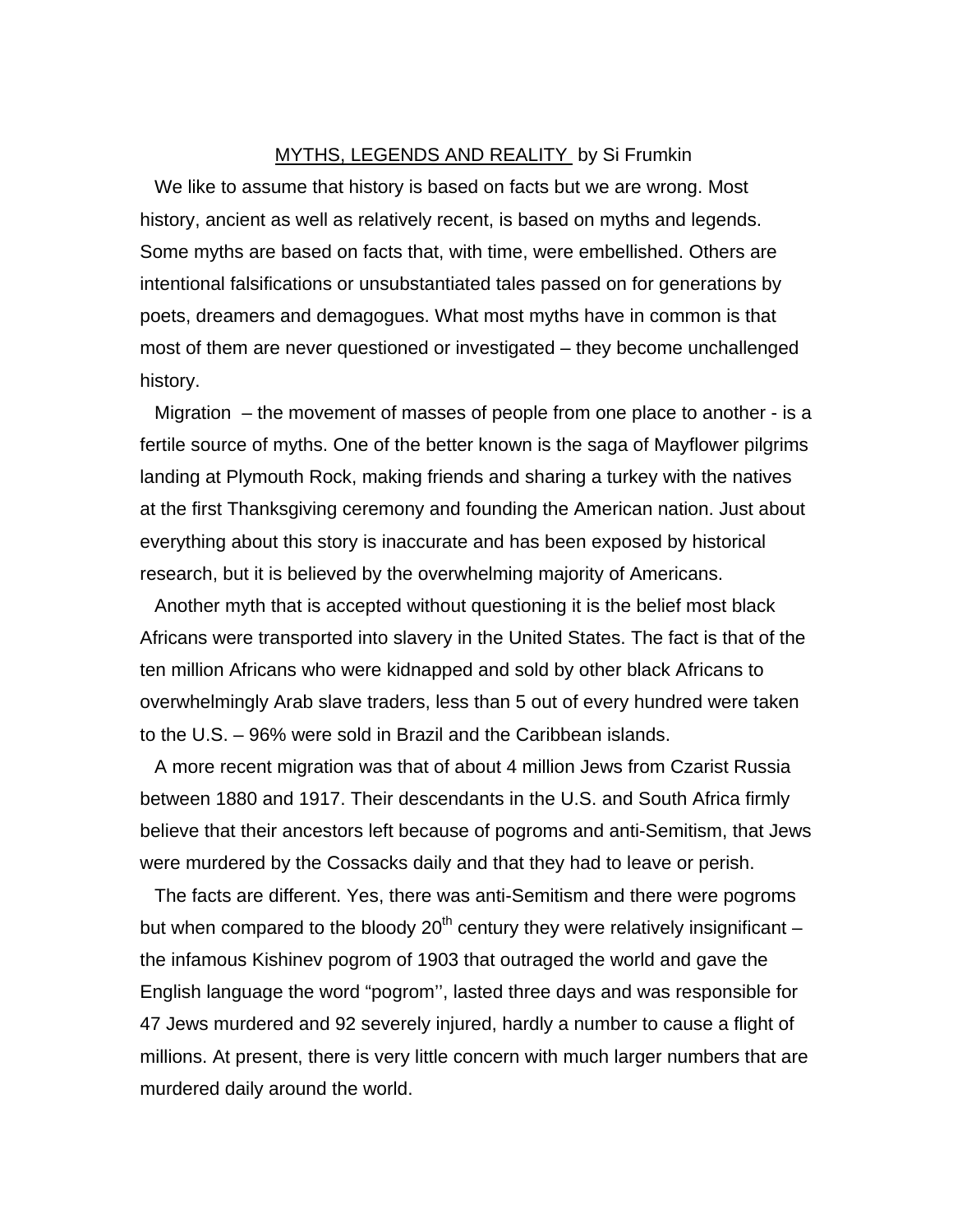Furthermore, most of the Jewish immigrants came from the Czarist Empire – not Russia itself where only very few Jews were allowed to reside. Most Jews came from the of Settlement, a giant ghetto that covered parts of Ukraine, Belarus, Poland and the Baltic areas where many towns and cities had Jewish majorities.

The reasons for the Jewish flight were primarily economic – as they were for the Irish and Italian emigrations – disruption by industrialization and development of urban economies. Jews were not allowed to be farmers; they were pauperized and had to eke out a living as artisans and laborers. There was no supporting community help and, in order to survive, some had to take a chance on leaving for an unknown country far away. The men came first and later, if it was possible, brought their families as well.

And here are five contemporary myths about a contemporary immigration: the influx of Mexicans and others like them across our porous borders. So, here for your consideration, are the largely ignored facts about it:

### **Myth #1. Migration is caused by lack of economic development.**

International migrations do not originate in really poor countries, but in those that are developing and growing dynamically. *(See, immigration from Czarist Empire, above)* Mexico is not a poor country. It has a trillion dollar economy, a per capita income of \$9,000, (Russia has \$9,700), a fully industrialized economy, high urbanization and high life expectancy.

# **Myth #2: Rapid population growth causes migration.**

The fertility rate in Mexico is 2.3 per woman, slightly above "replacement" level. Arab and sub-Saharan countries have the highest birth rates and minimal migration.

#### **Myth #3: Migrants move because the wages are higher in target countries.**

Research has shown that international migration is a tool to overcome the lack of credit opportunities. Mexico has virtually no mortgage banking and a large share of money earned by Mexican workers in the U.S. is used to build or buy homes in Mexico. Six out of every hundred of Mexican immigrants buy a house in